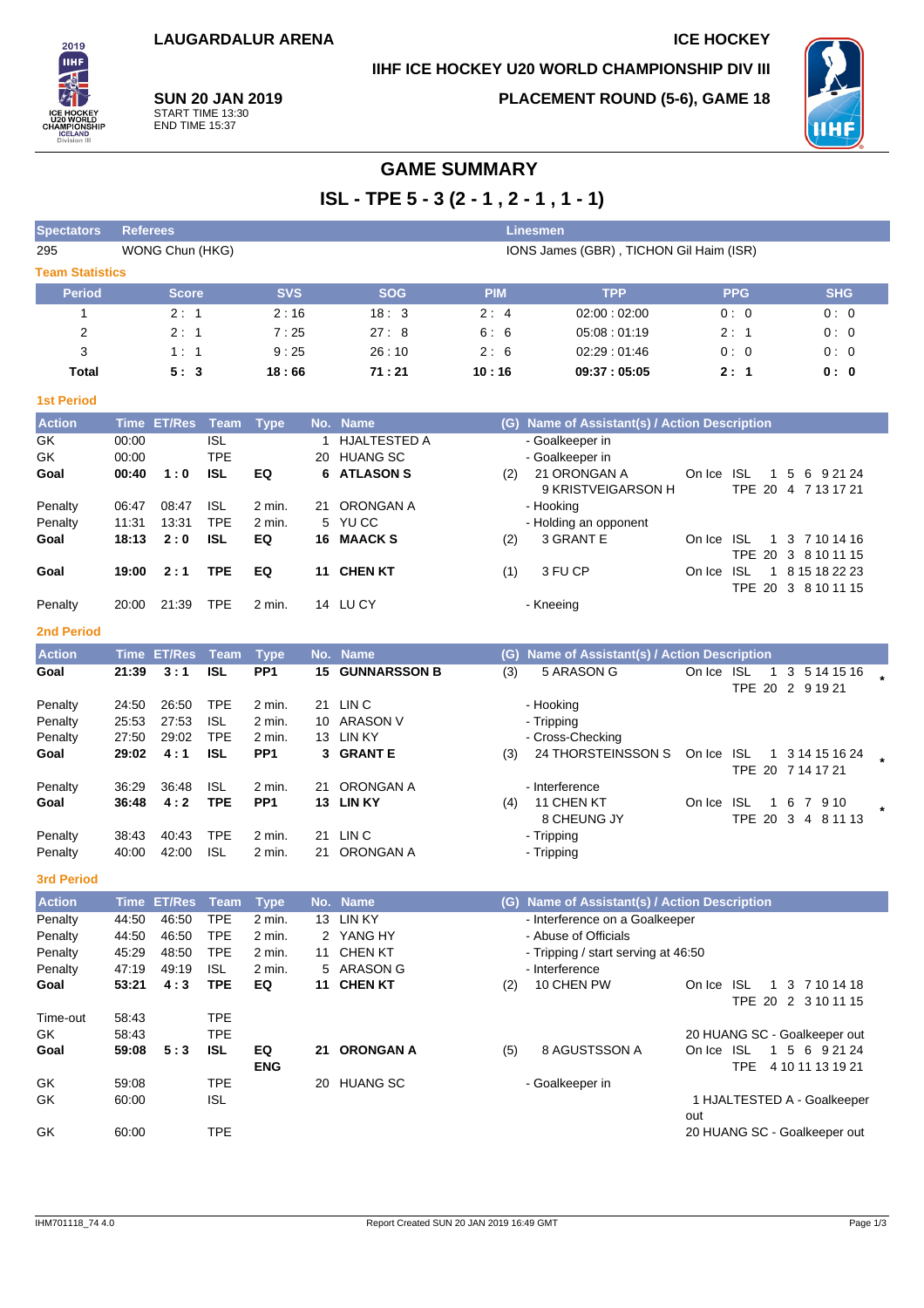### **IIHF ICE HOCKEY U20 WORLD CHAMPIONSHIP DIV III**

**SUN 20 JAN 2019** START TIME 13:30 END TIME 15:37

## **PLACEMENT ROUND (5-6), GAME 18**



#### **Goalkeeper Records**

2019 **THE** 

#### **Team : ISL - Iceland Team : TPE - Chinese Taipei**

| No. Name                 | <b>SOG SVS</b> |    | <b>MIP</b> | I No. Name          | SOG SVS | <b>MIP</b> |
|--------------------------|----------------|----|------------|---------------------|---------|------------|
| HJALTESTED Arnar         | 19             | 16 | 60:00      | 20 HUANG Sheng-Chun | 70      | 66 59:35   |
| 25 MOJZYSZEK Maksymilian |                |    |            | 1 LEE Yi-Cheng      |         |            |

#### **Game Statistics**

| Team: ISL (white) |                              |   |          |          |            |             |                |             |        |          |                      |                |                        |             |
|-------------------|------------------------------|---|----------|----------|------------|-------------|----------------|-------------|--------|----------|----------------------|----------------|------------------------|-------------|
|                   | Head Coach: SIPPONEN Jussi   |   |          |          |            |             |                |             |        |          | <b>Shots on Goal</b> |                |                        |             |
| No. Pos.          | <b>Name</b>                  | G | A        | P        | <b>PIM</b> | $FO+$       | FO-            | $FO+/-$     | FO%    |          | $\overline{2}$       | $\overline{3}$ | <b>TS</b><br><b>OT</b> | $+/-$       |
| 5 D               | ARASON Gunnar +A             | 0 |          |          | 2          | 0           | $\mathbf 0$    | 0           | 0.00   | 2        | 2                    | 4              | 8                      | $+2$        |
| F<br>6            | ATLASON Solvi +A             |   | 0        |          | 0          |             | 8              | $-1$        | 46.67  | 1        | 2                    |                | 4                      | $+2$        |
| F<br>9            | <b>KRISTVEIGARSON Heidar</b> | 0 |          |          | 0          | 4           | 3              |             | 57.14  | 0        | $\overline{2}$       | $\overline{2}$ | 4                      | $+2$        |
| F<br>21           | <b>ORONGAN Axel</b>          |   |          | 2        | 6          |             | 0              | 1           | 100.00 | 3        | 0                    | 2              | 5                      | $+2$        |
| 24 D              | THORSTEINSSON Sigurdur +C    | 0 |          |          | $\Omega$   | $\Omega$    | $\Omega$       | 0           | 0.00   | 1        | 3                    | 3              | 7                      | $+2$        |
| 3 F               | <b>GRANT Einar (BP)</b>      |   |          | 2        | 0          | 11          | 10             | 1           | 52.38  | 3        | 4                    | 2              | 9                      | 0           |
| 7 D               | <b>HELGASON Jon</b>          | 0 | 0        | $\Omega$ | 0          | 0           | 0              | 0           | 0.00   | 0        |                      | 0              |                        | 0           |
| D<br>10           | <b>ARASON Vignir</b>         | 0 | 0        | 0        | 2          | 0           |                | -1          | 0.00   | 1        |                      |                | 3                      | $\mathbf 0$ |
| 14 F              | <b>ARNASON Kristjan</b>      | 0 | $\Omega$ | $\Omega$ | 0          | 1           | 0              | 1           | 100.00 | 1        | 3                    | 3              | $\overline{7}$         | $\mathbf 0$ |
| 16 F              | <b>MAACK Styrmir</b>         |   | $\Omega$ |          | $\Omega$   | $\mathbf 0$ | $\mathbf{0}$   | $\Omega$    | 0.00   | 3        | 4                    | 4              | 11                     | $+1$        |
| $\mathsf{F}$<br>8 | <b>AGUSTSSON Agust</b>       | 0 |          |          | 0          |             |                | 0           | 50.00  | 2        | 0                    | 0              | 2                      | $-1$        |
| 15 F              | <b>GUNNARSSON Bjartur</b>    |   | 0        |          | 0          | 4           | $\overline{2}$ | 2           | 66.67  | 1        |                      |                | 3                      | $-1$        |
| 17 F              | <b>BIRGISSON Egill</b>       | 0 | $\Omega$ | 0        | 0          |             |                | $\Omega$    | 50.00  | 0        | $\Omega$             |                |                        | 0           |
| F<br>18           | <b>RUNARSSON Unnar</b>       | 0 | $\Omega$ | $\Omega$ | 0          | $\mathbf 0$ | 0              | $\mathbf 0$ | 0.00   | 0        |                      | $\overline{2}$ | 3                      | $-2$        |
| 23 D              | <b>HAFBERG Robert</b>        | 0 | $\Omega$ | 0        | $\Omega$   | 0           |                | -1          | 0.00   | 0        |                      | 0              |                        | $-1$        |
| F<br>13           | <b>HJALMARSSON Baltasar</b>  | 0 | 0        | 0        | 0          | 0           | 0              | 0           | 0.00   | 0        | 1                    | 0              |                        | 0           |
| F<br>19           | <b>EGGERTSSON Thorgils</b>   | 0 | $\Omega$ | 0        | 0          | $\mathbf 0$ | 0              | 0           | 0.00   | 0        | $\mathbf 0$          | 0              | 0                      | $\mathbf 0$ |
| F<br>22           | SONDRUSON Omar               | 0 | 0        | 0        | 0          | $\Omega$    | 4              | $-4$        | 0.00   | 0        |                      | 0              |                        | $-1$        |
| GK                | <b>HJALTESTED Arnar</b>      | 0 | $\Omega$ | 0        | 0          |             |                |             |        |          | 0                    | 0              | 0                      |             |
| 25 GK             | MOJZYSZEK Maksymilian        | 0 | $\Omega$ | 0        | 0          |             |                |             |        | $\Omega$ | $\Omega$             | 0              | 0                      |             |
| <b>Total</b>      |                              | 5 | 6        | 11       | 10         | 30          | 31             | -1          | 49.18  | 18       | 27                   | 26             | 71                     |             |

| Team : TPE (blue)  |                              |          |          |                |                |                |                |                |        |             |                |               |           |             |             |
|--------------------|------------------------------|----------|----------|----------------|----------------|----------------|----------------|----------------|--------|-------------|----------------|---------------|-----------|-------------|-------------|
|                    | Head Coach: LANG Ryan Conrad |          |          |                |                |                |                |                |        |             |                | Shots on Goal |           |             |             |
| No. Pos.           | <b>Name</b>                  | G        | A        | P              | <b>PIM</b>     | $FO+$          | FO-            | $FO+/-$        | FO%    |             | $\overline{2}$ | 3             | <b>OT</b> | <b>TS</b>   | $+/-$       |
| 4 F                | <b>SANG Chou-En</b>          | 0        | $\Omega$ | $\Omega$       | 0              | 4              | 3              |                | 57.14  | 0           | 0              | 2             |           | 2           | $-2$        |
| 7 D                | <b>WANG Tzu-Wei</b>          | 0        | 0        | 0              | 0              | 0              | 0              | 0              | 0.00   | 0           | 0              | 0             |           | 0           | $-1$        |
| 13 F               | LIN Kuan-Yu +A               |          | 0        |                | 4              | 0              | 0              | 0              | 0.00   | 0           | 3              | 0             |           | 3           | $-2$        |
| $\mathsf{F}$<br>17 | CHU WANG Wen-Liang           | 0        | $\Omega$ | $\Omega$       | 0              | 10             | 9              |                | 52.63  | 0           | $\Omega$       | 0             |           | $\Omega$    | $-1$        |
| D<br>21            | LIN Ching +A                 | 0        | 0        | 0              | 4              | $\mathbf 0$    | $\Omega$       | 0              | 0.00   | $\mathbf 0$ | 0              |               |           |             | $-2$        |
| 3 F                | FU Chia-Pin                  | 0        |          |                | 0              | 3              |                | $\overline{2}$ | 75.00  | 0           | 0              |               |           |             | $+1$        |
| D<br>8             | CHEUNG Jun-Yui (BP)          | 0        |          |                | 0              | 0              |                | -1             | 0.00   | 0           | 0              | 0             |           | 0           | 0           |
| F<br>10            | <b>CHEN Po-Wei</b>           | 0        |          |                | 0              |                | 0              |                | 100.00 |             | 0              | 0             |           |             | 0           |
| F<br>11            | CHEN Kuan-Ting +C            | 2        |          | 3              | $\overline{2}$ | 9              | 10             | $-1$           | 47.37  |             | 3              | 3             |           | 7           | $\mathbf 0$ |
| D<br>15            | WANG Cheng-Lin               | $\Omega$ | $\Omega$ | $\overline{0}$ | $\Omega$       | 0              | $\Omega$       | $\Omega$       | 0.00   | 0           | 0              | $\mathbf{0}$  |           | $\mathbf 0$ | $+1$        |
| 2 D                | YANG Hsiao-Yi                | 0        | 0        | 0              | 2              |                | 0              | 1              | 100.00 | 0           | 0              | 0             |           | 0           | $+1$        |
| D<br>5             | YU Chao-Ching                | 0        | $\Omega$ | 0              | 2              | 0              | $\Omega$       | 0              | 0.00   | 0           | 0              | 0             |           | 0           | $\mathbf 0$ |
| F<br>6             | HSU Yi-Hsiang                | 0        | $\Omega$ | 0              | 0              |                | $\overline{2}$ | $-1$           | 33.33  | 0           |                | 0             |           |             | 0           |
| 14 F               | LU Chien-Yu                  | 0        | 0        | 0              | 2              | 0              | 0              | 0              | 0.00   |             | 0              | 0             |           |             | 0           |
| 19 F               | YEN Da-Wei                   | 0        | $\Omega$ | $\Omega$       | $\Omega$       | $\Omega$       |                | $-1$           | 0.00   | $\mathbf 0$ | $\Omega$       |               |           |             | $-1$        |
| F<br>9             | CHEN Chun-Wen                | 0        | 0        | 0              | 0              | $\overline{2}$ | 3              | $-1$           | 40.00  | 0           | 0              | 0             |           | 0           | 0           |
| F<br>12            | YANG Cheng-Yu                | 0        | 0        | 0              | 0              | $\mathbf 0$    | $\mathbf 0$    | 0              | 0.00   | 0           | 0              | $\mathbf 0$   |           | 0           | 0           |
| $\mathsf{F}$<br>16 | LIN Chen-Han                 | 0        | $\Omega$ | 0              | $\Omega$       | $\overline{0}$ | $\Omega$       | $\Omega$       | 0.00   | $\Omega$    |                | 0             |           |             | 0           |
| GK                 | LEE Yi-Cheng                 | 0        | $\Omega$ | 0              | 0              |                |                |                |        | 0           | 0              | 0             |           | 0           |             |
| 20 GK              | <b>HUANG Sheng-Chun</b>      | 0        | 0        | 0              | 0              |                |                |                |        | 0           | 0              | $\Omega$      |           | 0           |             |
| <b>Total</b>       |                              | 3        | 4        |                | 16             | 31             | 30             |                | 50.82  | 3           | 8              | 10            |           | 21          |             |